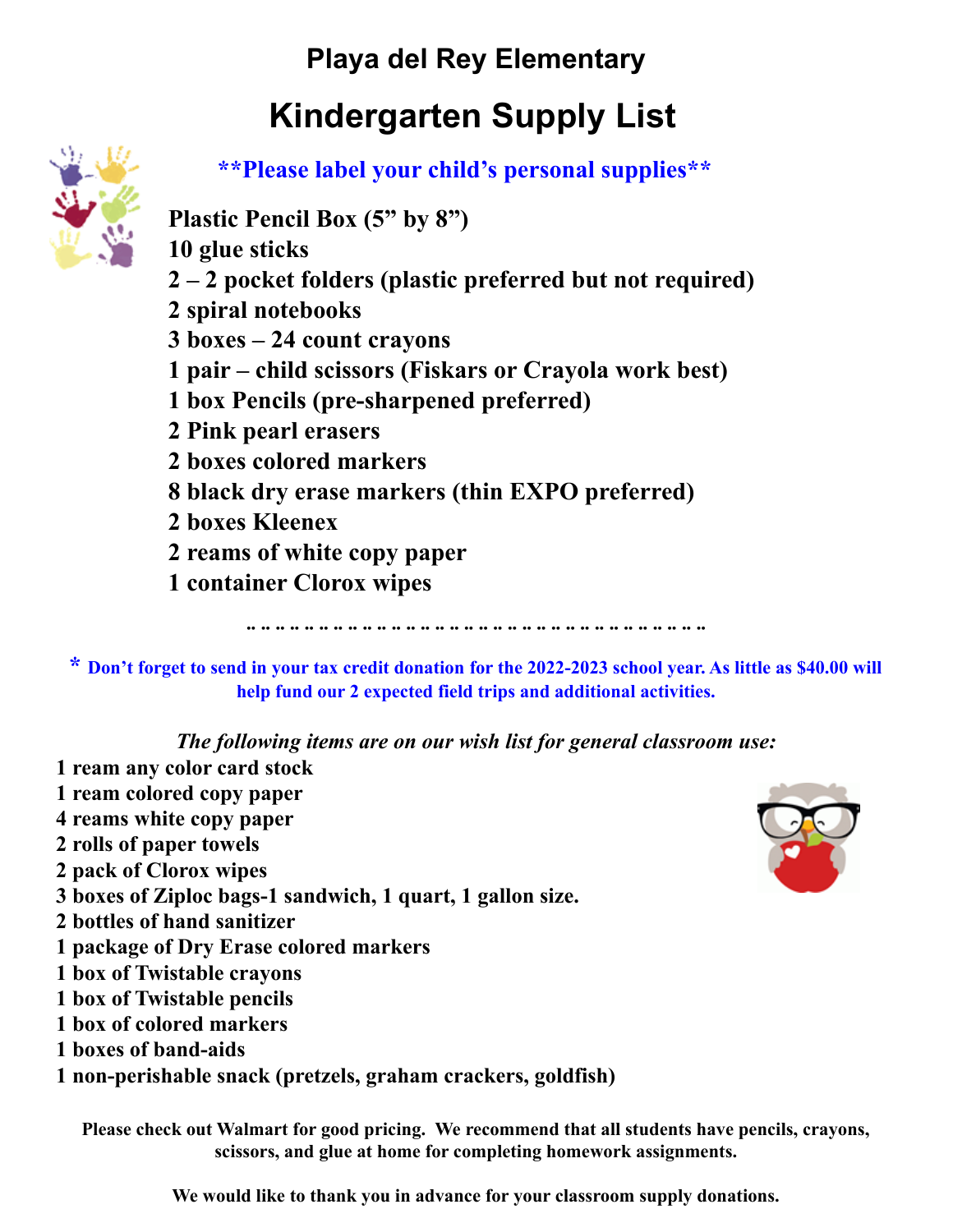

#### **Playa del Rey Elementary First Grade Supply List**

**The following is a list of supplies your first grade child will need. These supplies are essential for a successful year in first grade.**



**2 boxes of 24 count Crayola crayons 2 pink pearl erasers 24 glue sticks 1 box of yellow #2 pencils (Ticonderoga recommended) 1 container of Clorox disinfecting wipes Box of tissues Children's scissors Box of dry erase markers (thin EXPO preferred) Ziploc Baggies (boy students- gallon baggies; girl students- snack or sandwich size baggies) Ream of white paper 1 box Crayola markers 1 pencil box (black)**

**\* Don't forget to send in your tax credit donation for the school year. As little as \$50.00 will help fund our 2 expected field trips and additional activities.**



**Supplemental Items: These items are requested to help run an effective classroom.**

> **\* Additional glue sticks \* Boxes of Band-Aids \* White cardstock \* Wooden clothespins \* Magic Erasers (Mr. Clean) \*Ream of colored copy paper**

**\*Paper Towels**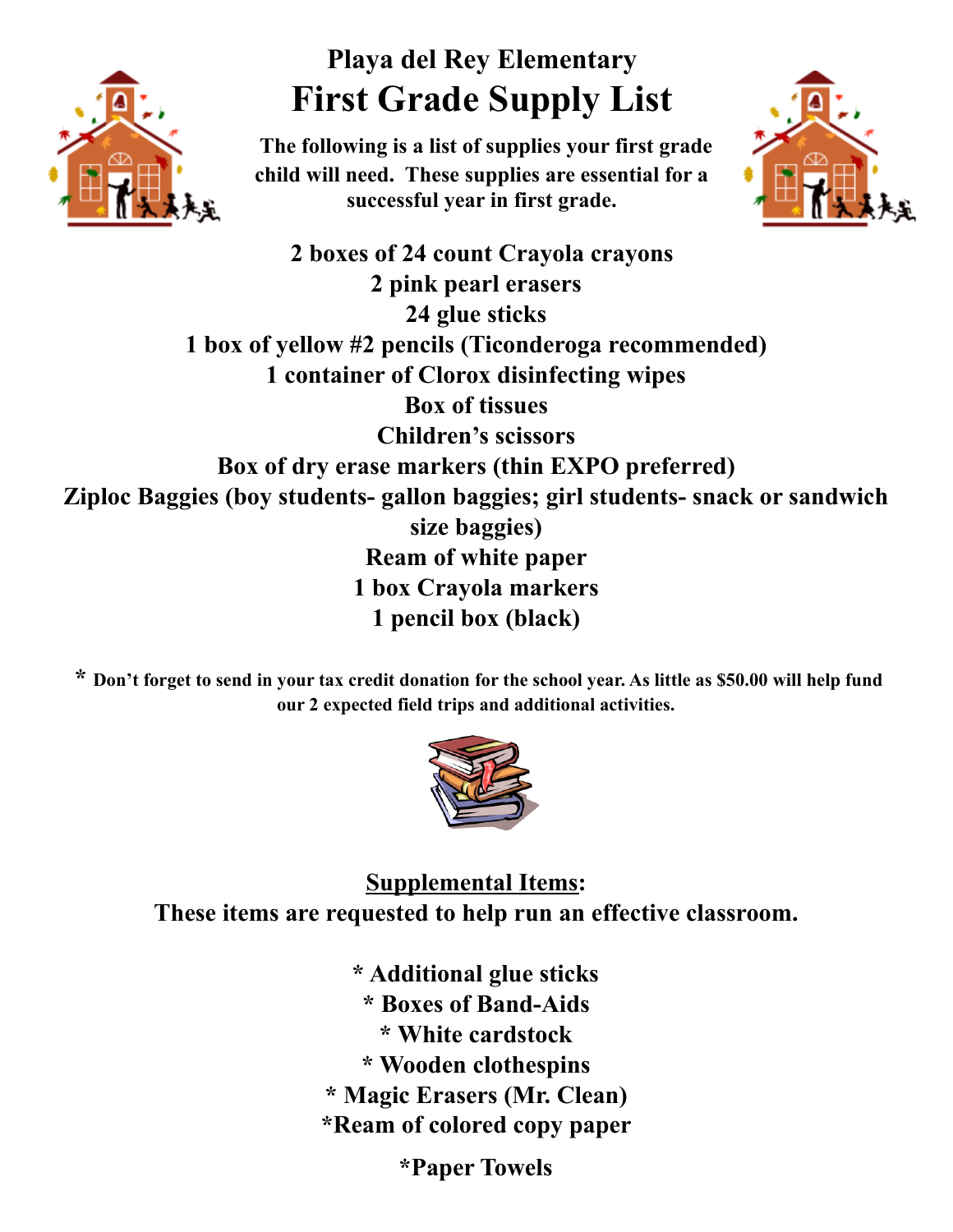

## **2 nd Grade Supply List**

**The following is a list of supplies your second grade child will need. These supplies are essential for a successful year in second grade.**

**2 boxes of 24 count Crayola crayons 2 pink pearl erasers 24 glue sticks 1 box of yellow #2 pencils (Ticonderoga recommended) 1 container of Clorox disinfecting wipes Box of tissues Children's scissors Box of dry erase markers (thin EXPO preferred) Ziploc Bags (boy students- gallon baggies; girl students- snack or sandwich size baggies) Ream of white paper 1 box Crayola markers 1 pencil box (black)**

**\* Don't forget to send in your tax credit donation for the 2021-2022 school year. As little as \$40.00 will help fund our 2 expected field trips and additional activities.**

**\_\_\_\_\_\_\_\_\_\_\_\_\_\_\_\_\_\_\_\_\_\_\_\_\_\_\_\_\_\_\_\_\_\_\_\_\_\_\_\_\_\_\_\_\_\_\_\_\_\_\_\_\_\_**

**The following items are on our wish list for general classroom use and community use of supplies:**

- **\* Additional glue sticks**
- **\* Boxes of Band-Aids**
- **\* White cardstock**
- **\* Wooden clothespins**
- **\* Magic Erasers (Mr. Clean)**
- **\* Ream of colored copy paper**
- **\* Paper Towels**



*Thank you for all your donations and support to our classroom!*

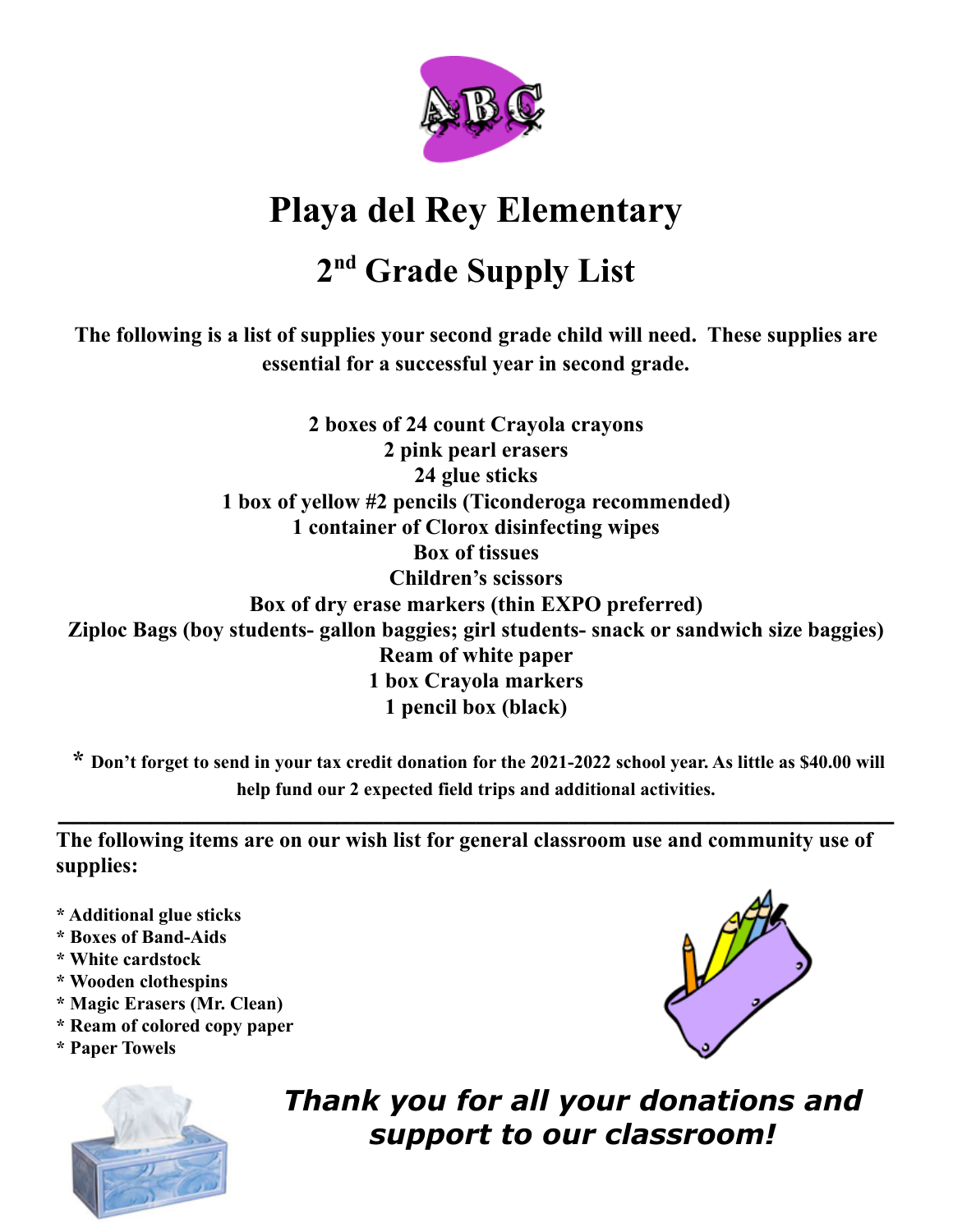# **Playa del Rey Elementary 3 rd Grade Supply List**

- **1-- Pair headphones or earbuds**
- **5-- Spiral Notebooks**
- **2-- Ream White Copy Paper**
- **1-- Box of 8 Count Markers**
- **2-- Box of 16 Count Crayons**
- **1-- Student Scissors**
- **1-- Pack of Glue Sticks**
- **1-- Ream Lined Paper**
- **3-- Boxes of Tissues**
- **3-- Dozen Ticonderoga Pencils**
- **2-- Boxes of Expo Dry Erase Markers**
- **1-- Pencil Box**
- **1-- Centimeter and Inch Marked Ruler**
- **1-- Large Box Band-Aids**
- **1-- Box Small and Large Ziplock Baggies**
- **1-- Pkg Pink Pearl Erasers**

#### **Classroom Wish List for 3rd Grade**

**Clorox Wipes Hand Sanitizer Colored Pencils Liquid Soap Paper Plates Plastic Silverware Plastic Cups**





**We would like to thank you in advance for your classroom supplies donations.**



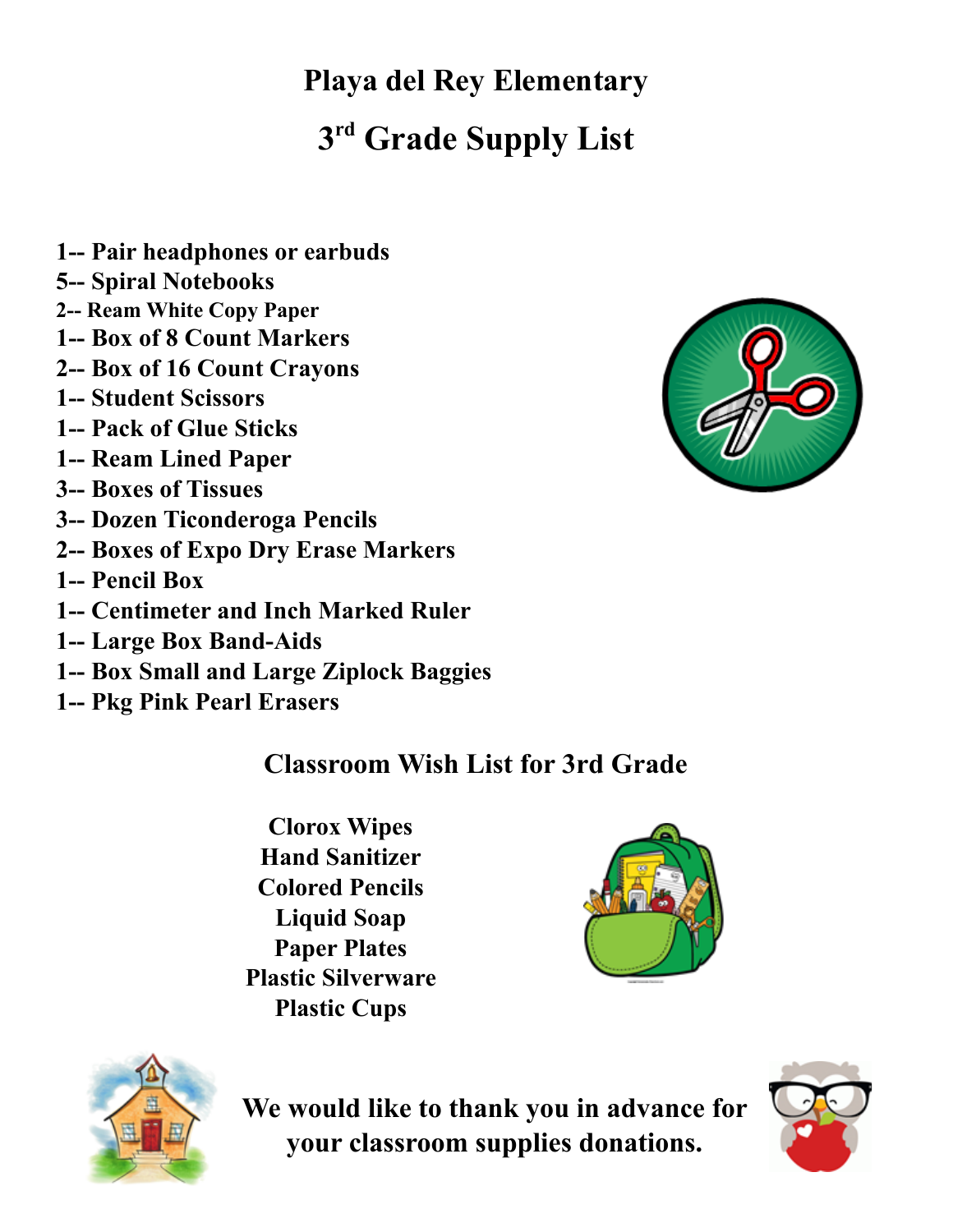#### **4 th Grade Supply List**

- Personal earbuds or headphones for Chromebooks
- 1" binder with clear front
- Package of five (5) tab plastic binder dividers with pockets (PREFERRED)
- Individual pencil pouch for binder (no pencil boxes please)
- Scissors
- 4-6 Glue sticks
- 2 Highlighters (different colors)
- 2-sturdy plastic two-pocket, 3 prong, folders
- Colored pencils/Crayons
- 2 Boxes of Ticonderoga (PREFERRED) pencils
- Pink Pearl Erasers (2)
- Pack-Dry erase markers (Expo PREFERRED)
- Protractor
- 4-composition notebooks
- Ream of white copy paper
- Package of wide-ruled notebook paper
- Package of graph paper

#### Classroom Wish List for 4th Grade:

Disinfectant Wipes Kleenex Hand Sanitizer (12 oz or larger) Pencils - Ticonderoga (PREFERRED) Dry Erase Markers Band-Aides (Regular Size) Quart/Gallon Size Ziplock Bag



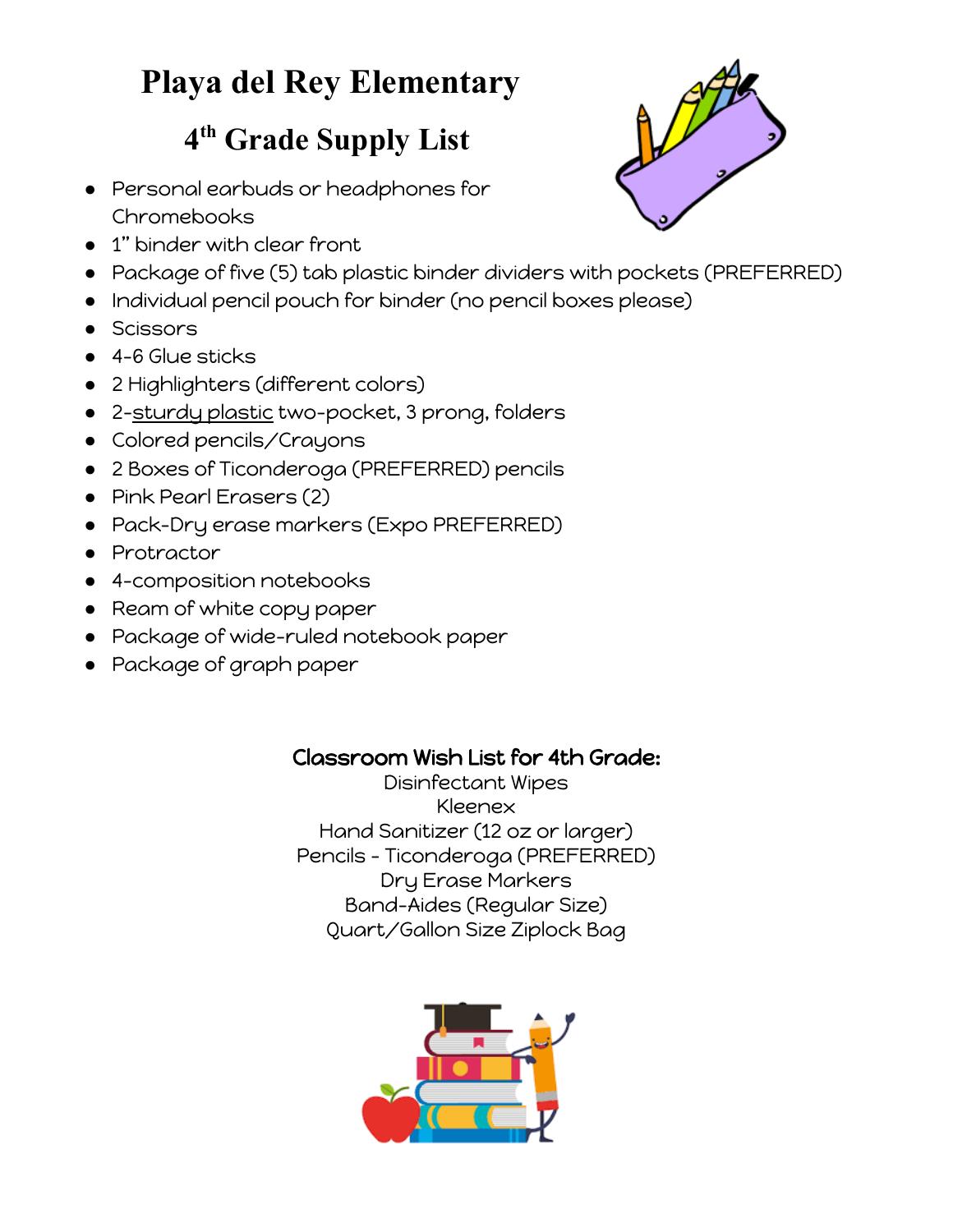### **5 th Grade Supply List**

**The following is a list of supplies that will help with your child's success. Please let us know if there is any problem obtaining any of these materials.**

#### **Needed:**

- **● Headphones or earbuds**
- **● (5) composition notebooks (1 per subject)**
- **● (1) pocket folder with prongs**
- **● #2 Ticonderoga pencils (three hole zipper pencil pouch recommended)**
- **● Colored pencils**
- **● (1) ream of copy paper**
- **● (1) box of Kleenex**
- **● (1) bottle of hand sanitizer**
- **● (1) container of sanitizing wipes (Lysol, Clorox, etc.)**

#### **Optional donations appreciated:**

- **● Scissors for bigger kids**
- **● Ziploc bags**
- **● Any color copy paper**
- **● Highlighters**
- **● Post its**
- **● Lined paper**
- **● Expo Markers**



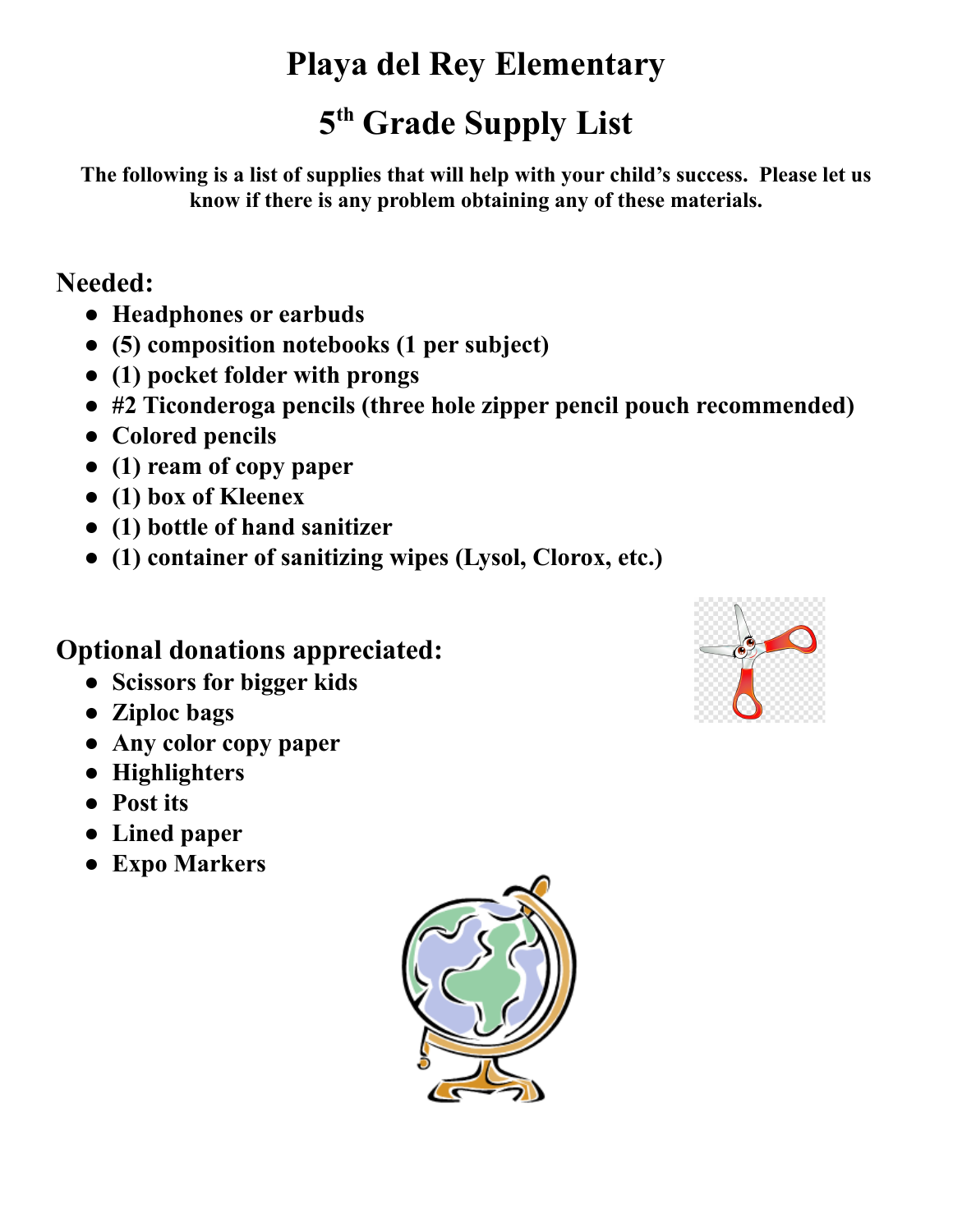# **Playa del Rey Elementary 6th Grade Supply List**

**The following is a list of supplies that will help with your child's success. Please let us know if there is any problem obtaining any of these materials.**

**Needed:**

- **● Headphones or earbuds**
- **● (4) Composition notebooks (no spirals)**
- **● (1) Pocket folder**
- **● #2 Ticonderoga pencils**
- **● Colored pencils**
- **● Lined college ruled paper (1 pack)**
- **● Copy paper White**
- **● Multi-colored highlighters (3 colors or more)**
- **● Glue sticks (1 pack any amount)**
- **● Scissors**



#### **Options donations:**

- **● Scissors**
- **● (1) Box Kleenex**
- **● Sanitizing wipes (Lysol, Clorox, etc.)**
- **● Hand sanitizer**
- **● Expo markers**
- **● Copy paper White**

**We appreciate any donations to our classrooms. We would like to request that you keep all expensive supplies/toys/electronics at home.**